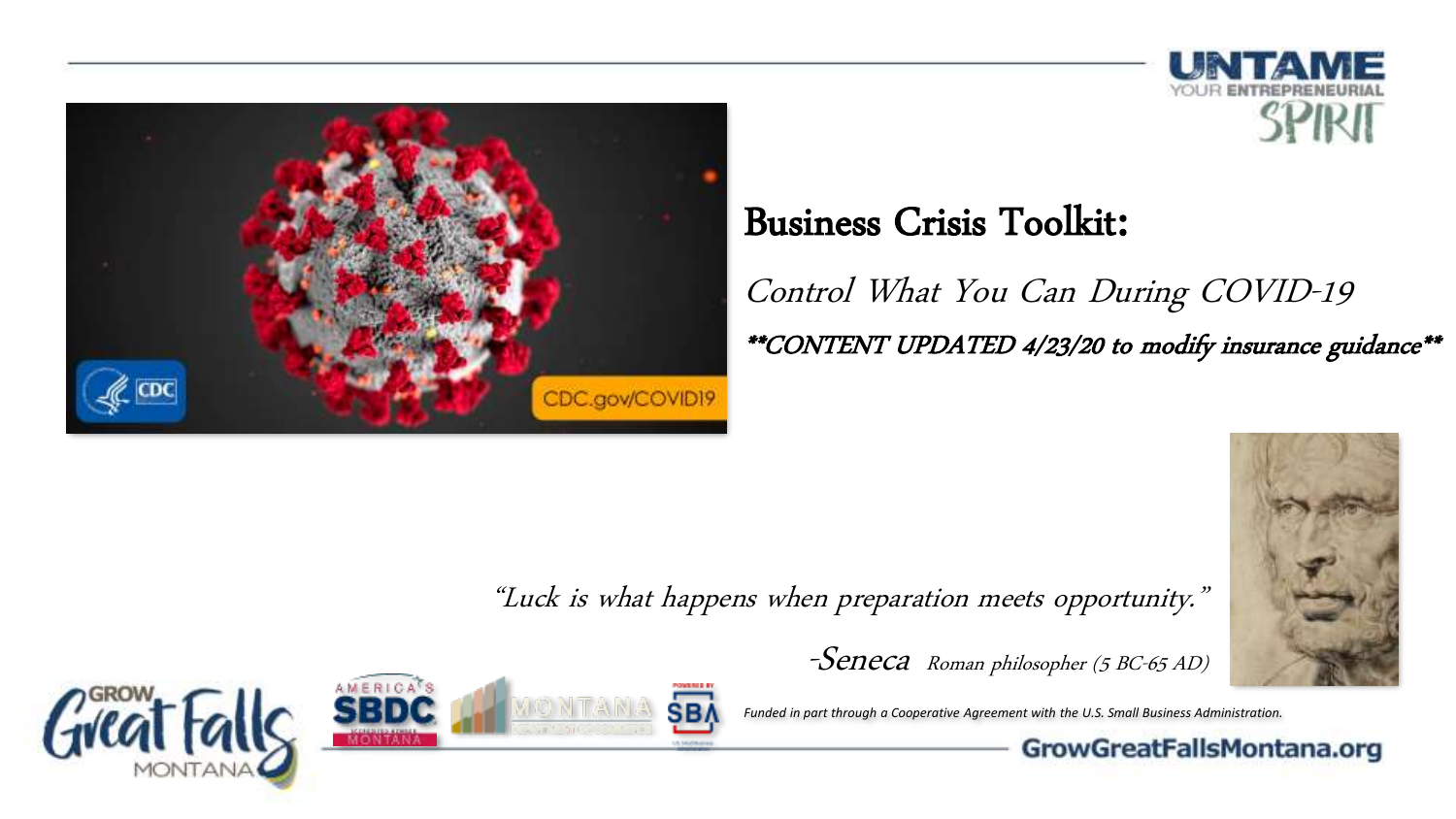



- Guidance for Entrepreneurs
- Funding Resources
- CyberSecurity SCAM ALERT
- Resources Available

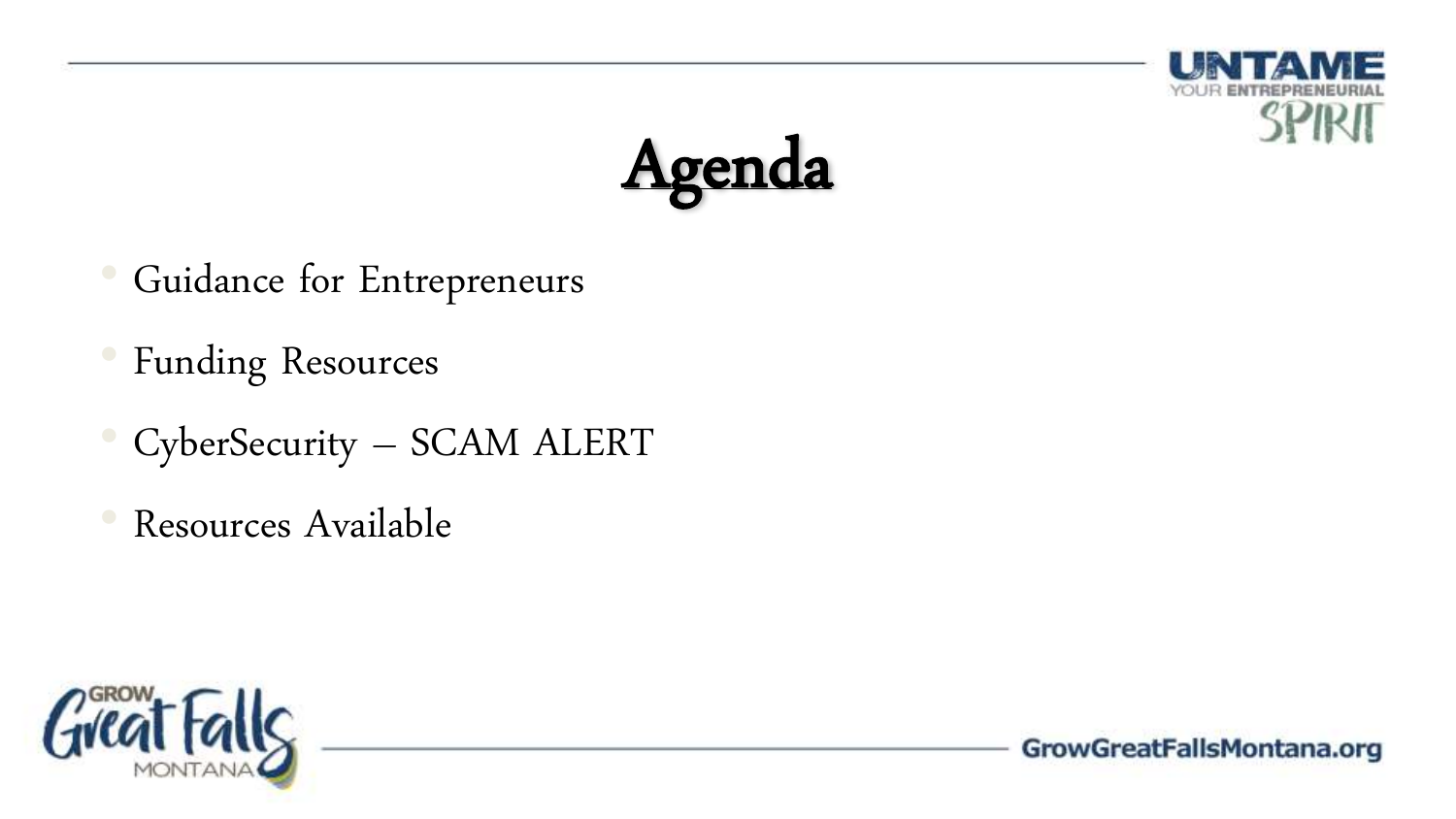

## The Top Line Takeaways

Pivot Market

#### Communicate Honestly Market

Preserve Cash **Operations** 

Remember: Every Decision Made Impacts Financials

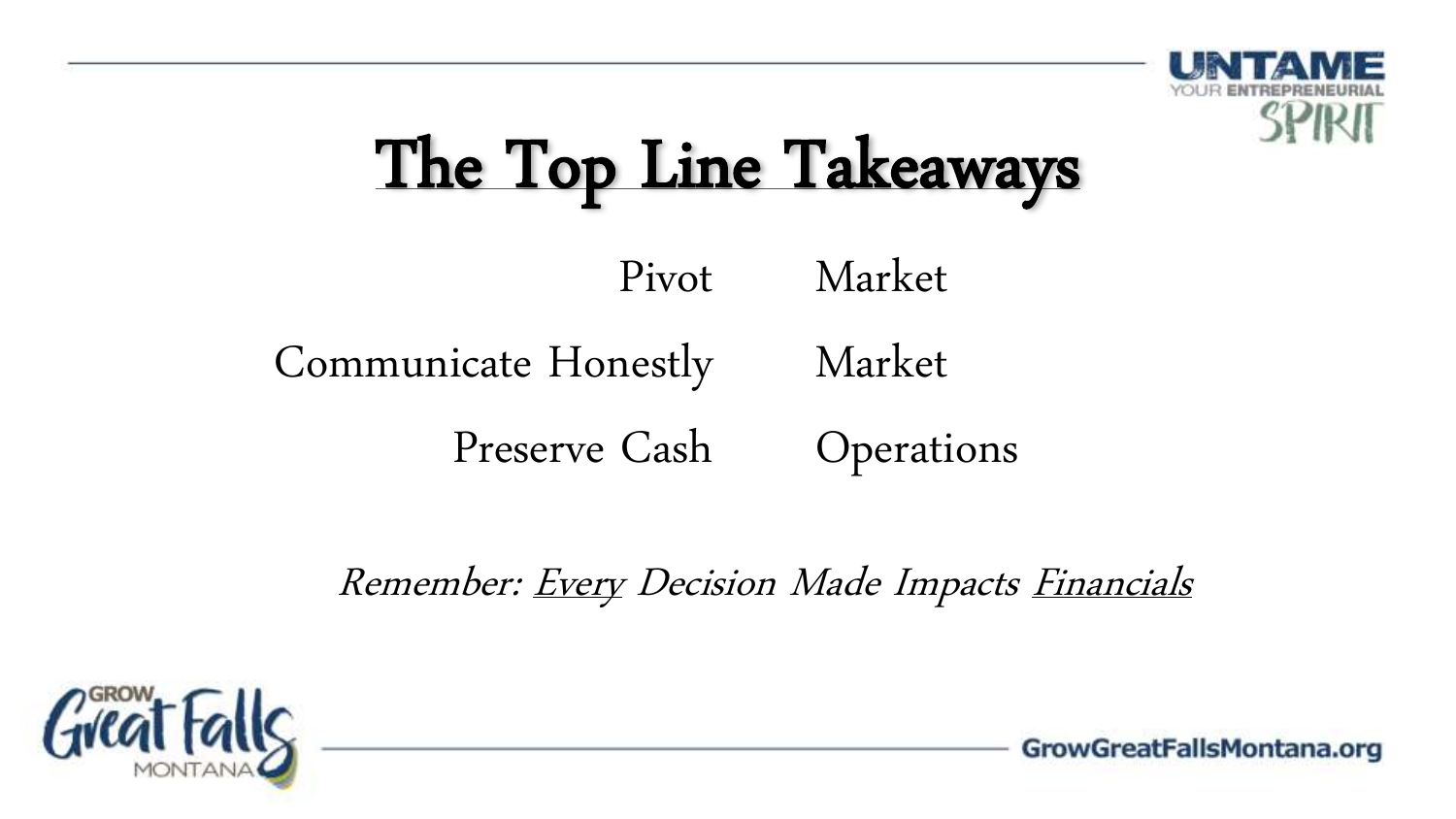## Jason Nitschke; MA, EDFP

Vice President/Regional Director - Great Falls SBDC

#### Education

- 1997 -- University of Montana BA Journalism/Pol. Sci.
- 2002 -- Hawaii Pacific University MA Communications **Certifications**
- 2017 Certified Export Counselor
- 2017 Certified Profit Mastery Facilitator
- 2015 -- Economic Development Finance Prof. (EDFP)
- 2015 -- Accredited Small Business Consultant (ASBC)
- 2015 -- Certified Business Advisor (GrowthWheel)

#### Entrepreneurship

- 2000-2002 -- JNitschke Photography; Denver, CO
- 2011-2012 -- Carondelet Estate Services, LLC; St. Louis, MO **Bureaucracy**
- 2013-2014 Analyst, State of Illinois

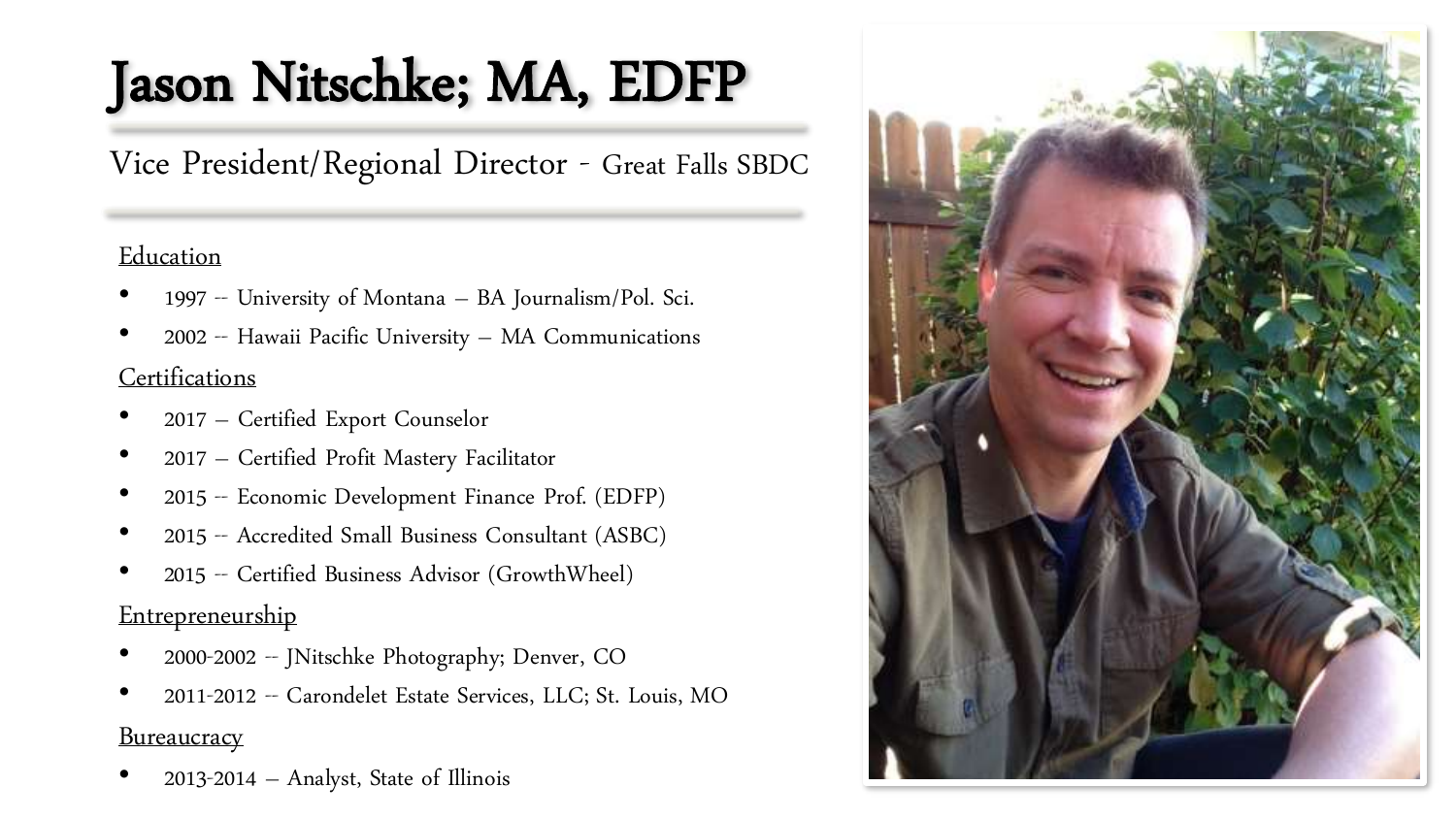

Access to Capital  $-$  look close first

- Evaluate Current Assets Cash, A/Rs, Inventory
	- Cash, Cash, Cash preserve it and access it
	- Offer discounts for early payment to convert sales to
- Lines of Credit w/ Existing Bank Partners
	- Draw them down & Assume contraction from lenders



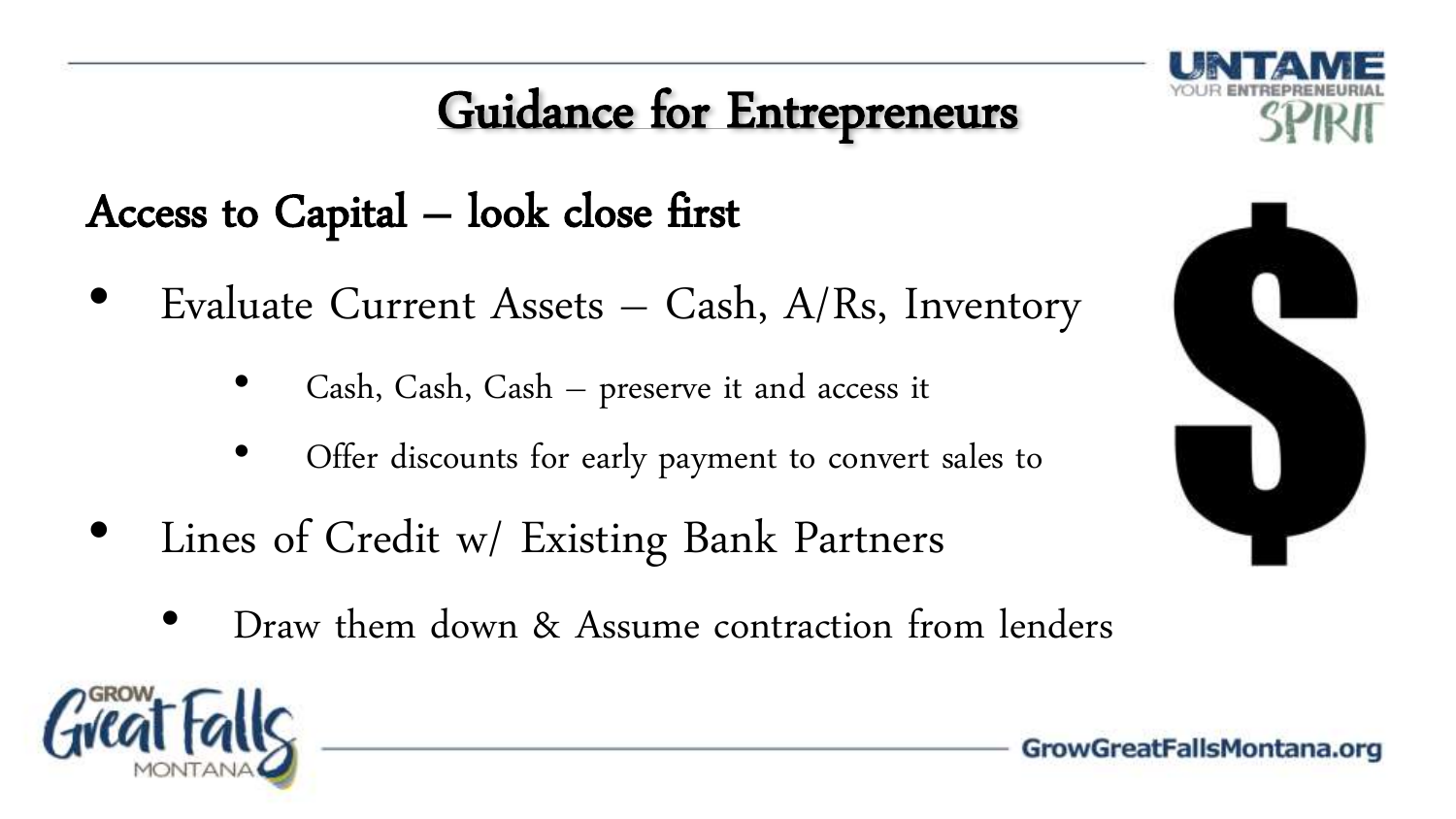Access to Capital – look close first

- Consider Equity Injection
	- Family
	- Friends
	- Personal Paid In Capital or Loan to Business



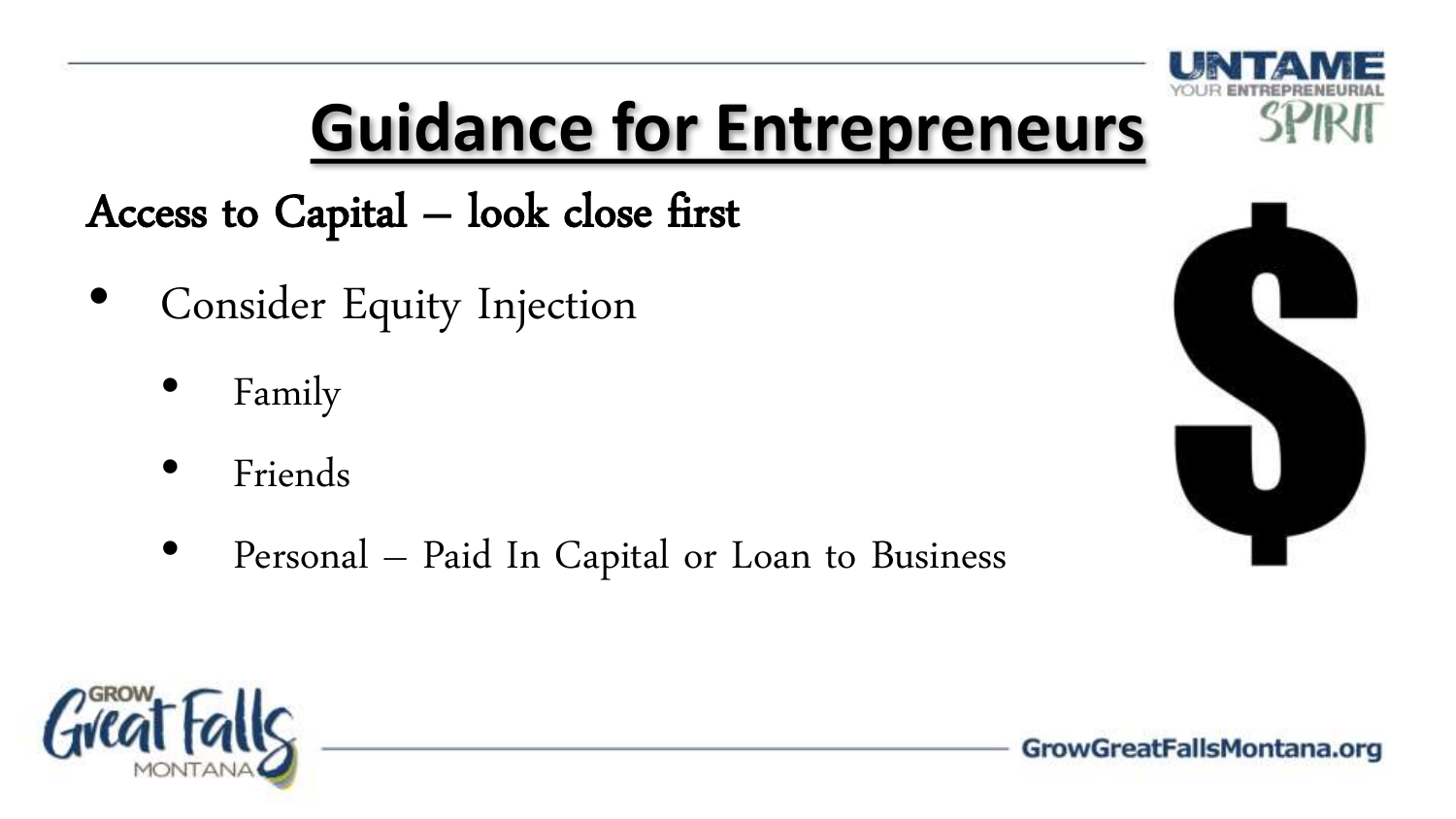

#### Review Insurance Policies

- Business Disruption Coverage?
	- Review for exclusions
		- Some include **pandemic** exclusions
	- WAIT TO FILE A CLAIM!!!



• Additional details: <https://www.cnbc.com/video/2020/03/19/insurance-coverage-small-business-coronavirus-squawk-box.html>

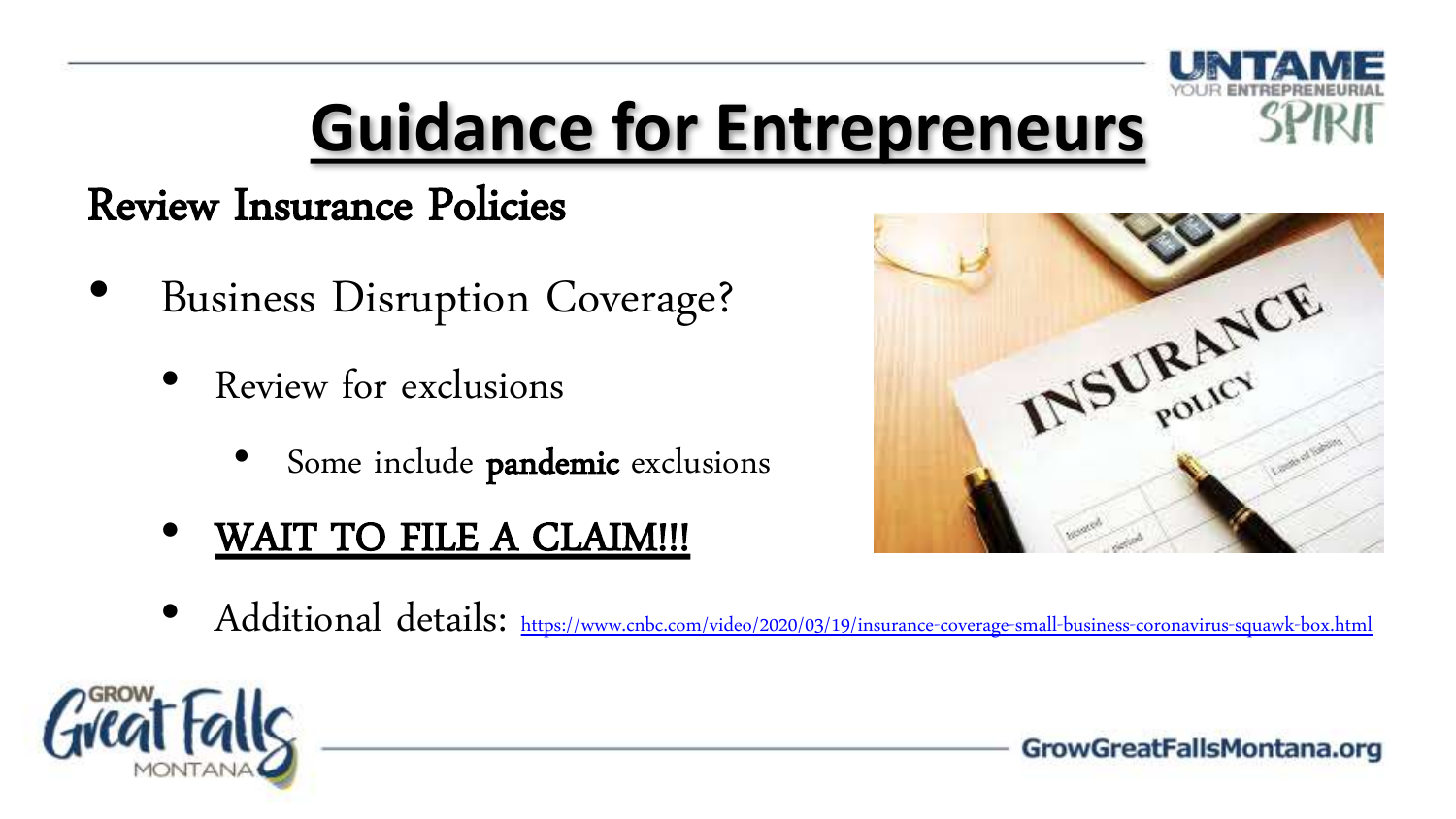

### Control Variable and Fixed Costs

- Variable  $Costs$  Expenses that rise and fall in direct correlation to sales volume
	- Cost of Goods Sold & Labor
		- "Job Attached Layoff"
		- Have employees file for unemployment at<https://montanaworks.gov/>
	- What are they for your business?
	- Move from biggest dollar amounts to smallest  $-$  What can be cut?

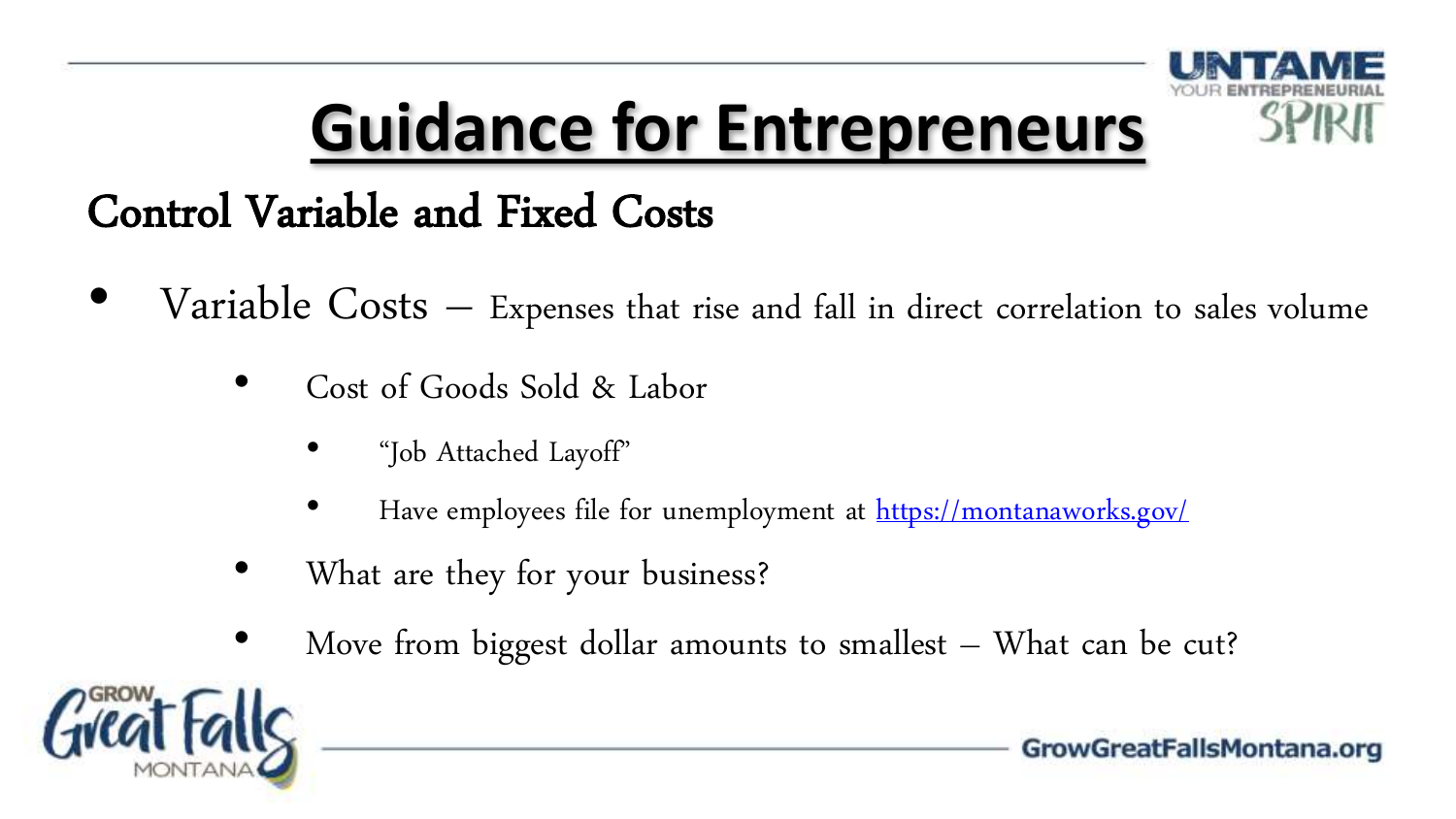

### Control Variable and Fixed Costs

- Fixed  $Costs$  Expenses that do not change related to sales volume
	- Rent Payments Communicate with your landlord
	- Debt Service Again…communicate
		- Is interest-only or deferment an option?

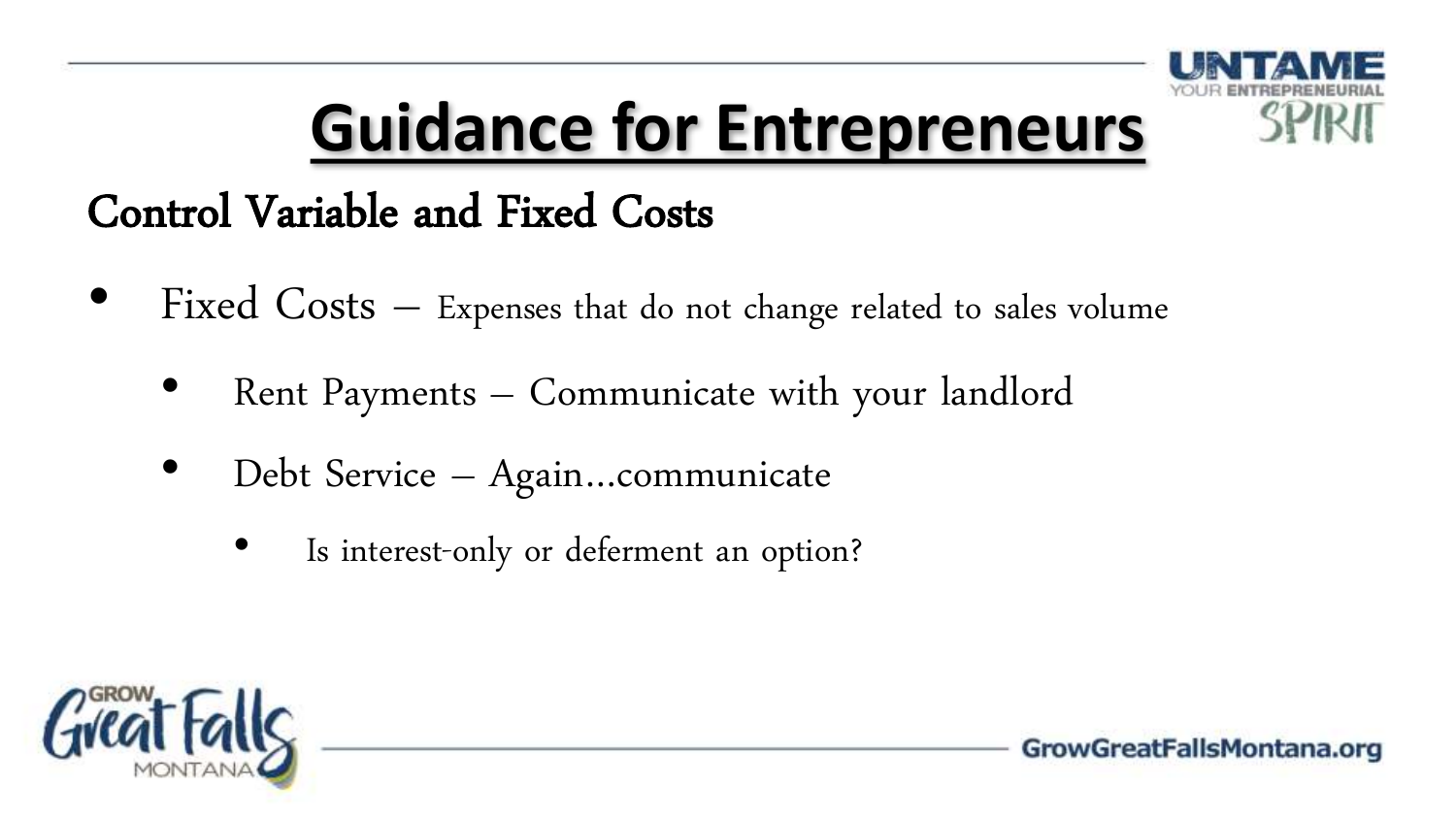

### Control Accounts Payable

- Vendors Slowing cash out is another source of capital
	- Longer payment terms?
	- Consider early payment if discounts are an option
		- And if you can afford it

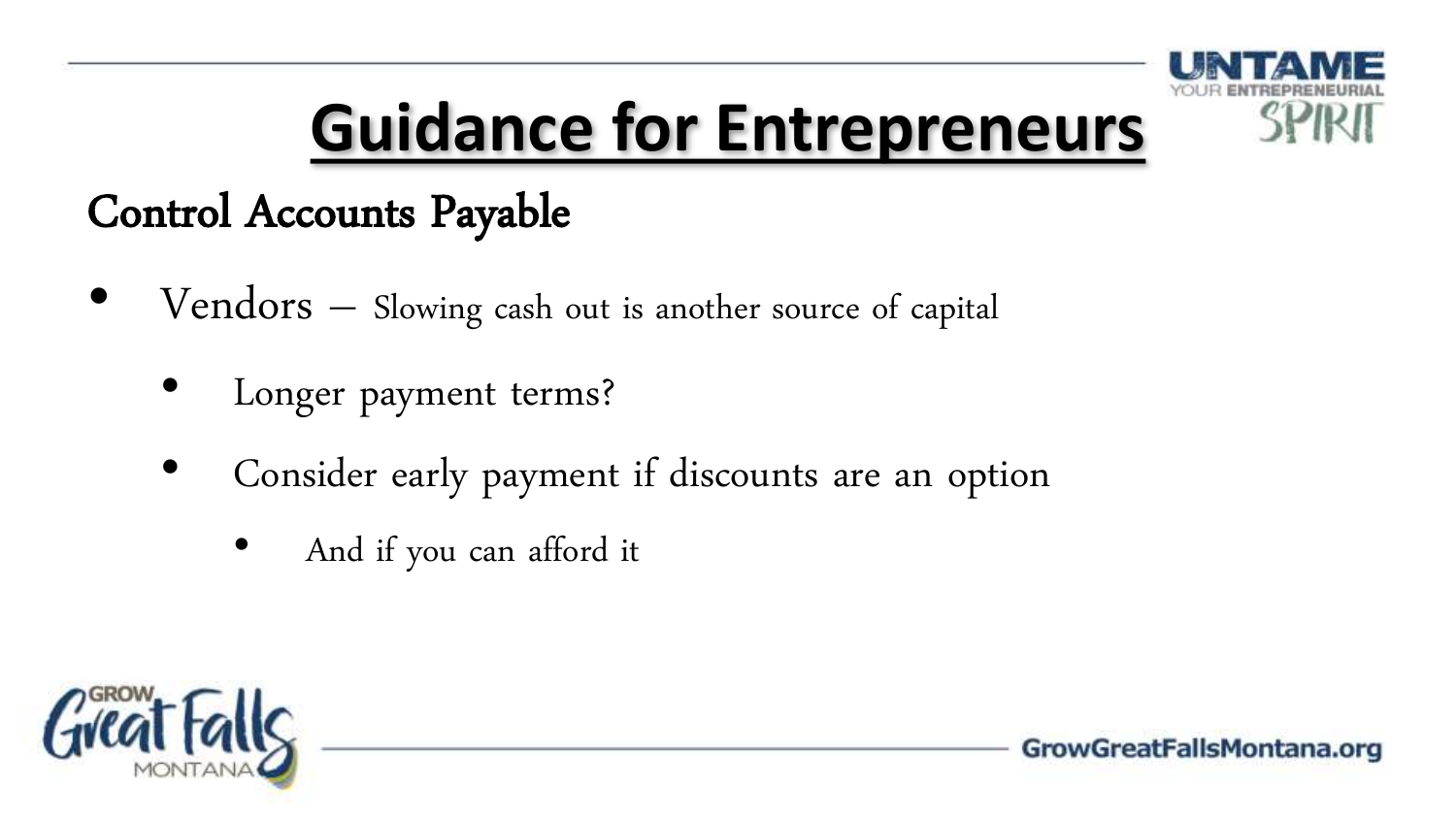

Review Cash Flow More Frequently

- Income Statements, Balance Sheets, Cash Flow Statements
- Understand Break-Even
- Know Your Ratios
- Act in Real Time



No bookkeeping software?



[https://docs.google.com/spreadsheets/d/1xkN34aVU4fqp2imqLBdMbuBnEdUAqQAchMifSRrkego/template/preview?usp=drive\\_web](https://docs.google.com/spreadsheets/d/1xkN34aVU4fqp2imqLBdMbuBnEdUAqQAchMifSRrkego/template/preview?usp=drive_web)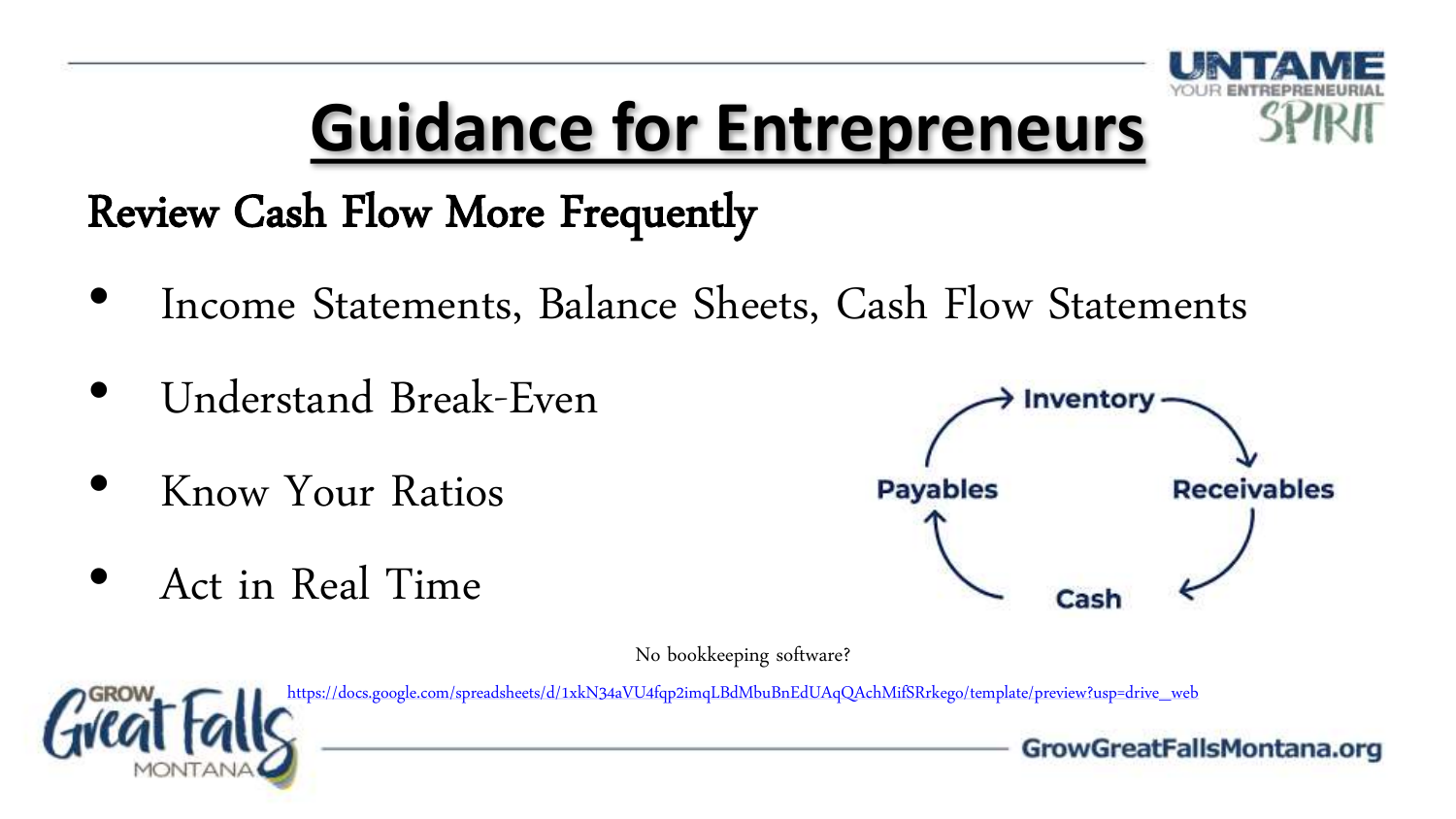

Look Close to Existing Relationships Yourself – Equity or Debt

Family/Friends – Equity or Debt

Existing Bank Partners – Debt

Existing Lines of Credit & Credit Cards - Debt

Gap Lenders - Debt

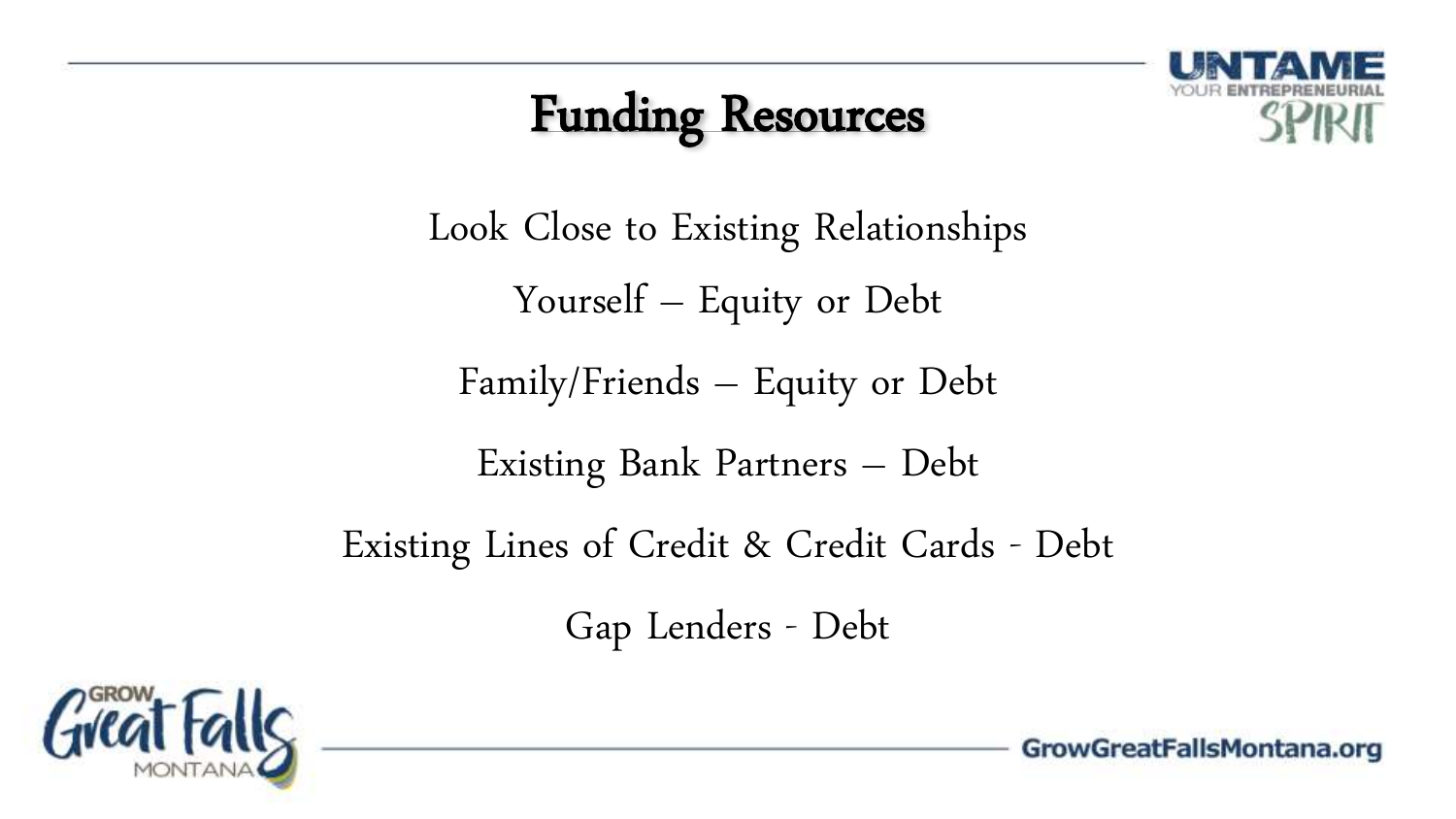



#### <https://www.sba.gov/funding-programs/disaster-assistance>

Translate SBA en Español For Partners Newsroom Contact Us Q

**Business Guide Funding Programs** 

#### Federal Contracting Learning Center Asistencia local About SBA

### Disaster assistance

The SBA provides low-interest disaster loans to help businesses and homeowners recover from declared disasters.

**APPLY FOR ASSISTANCE** 

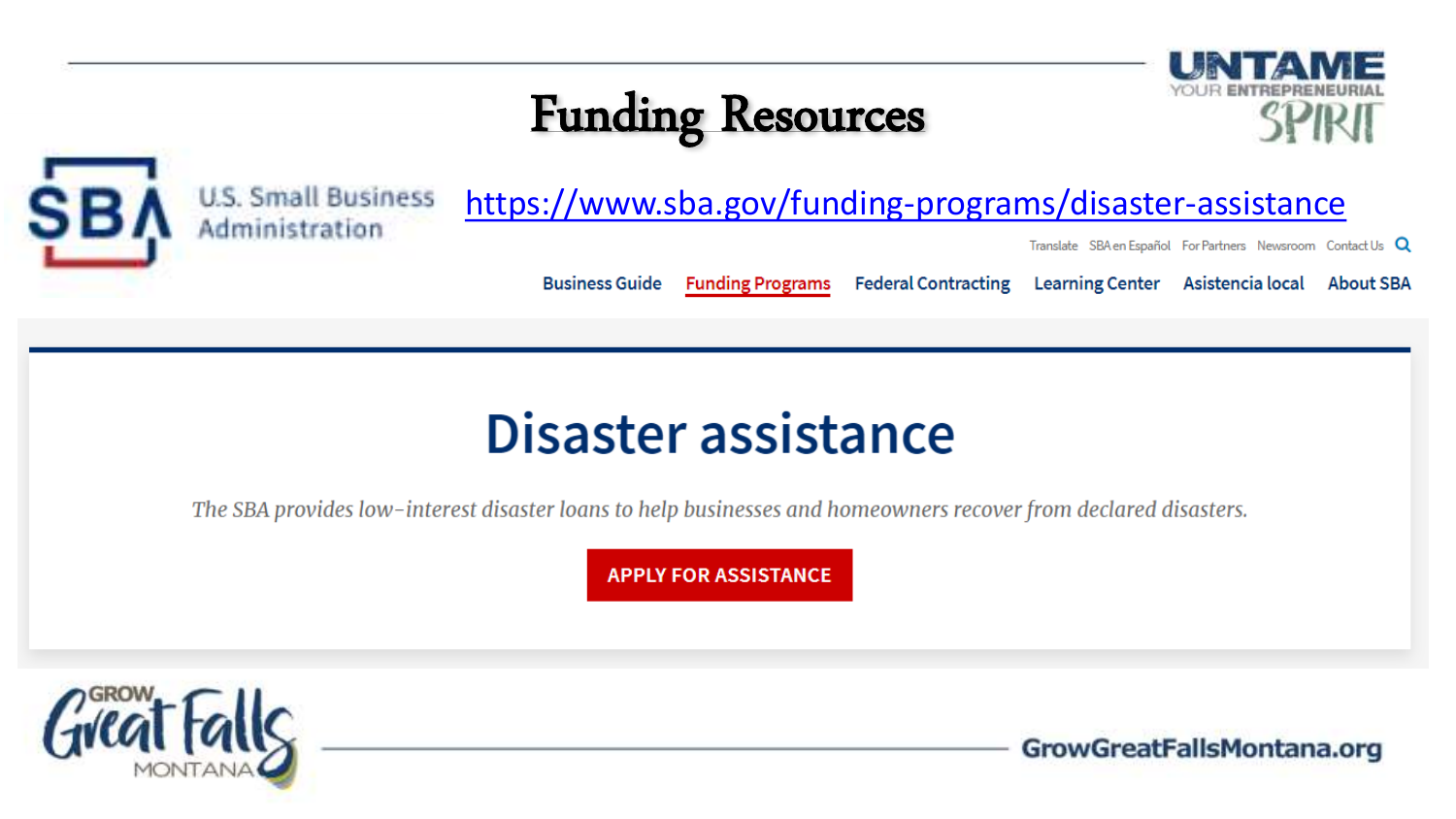



<https://www.sba.gov/funding-programs/disaster-assistance>

## What Will You Need to Apply?

Everything a standard loan application would also require

Tax returns, PFS, Organizational dox, Affiliated business dox, Debt Schedule

Proof of economic injury tied to COVID-19

Credit-worthiness will be addressed

"First in, First out"

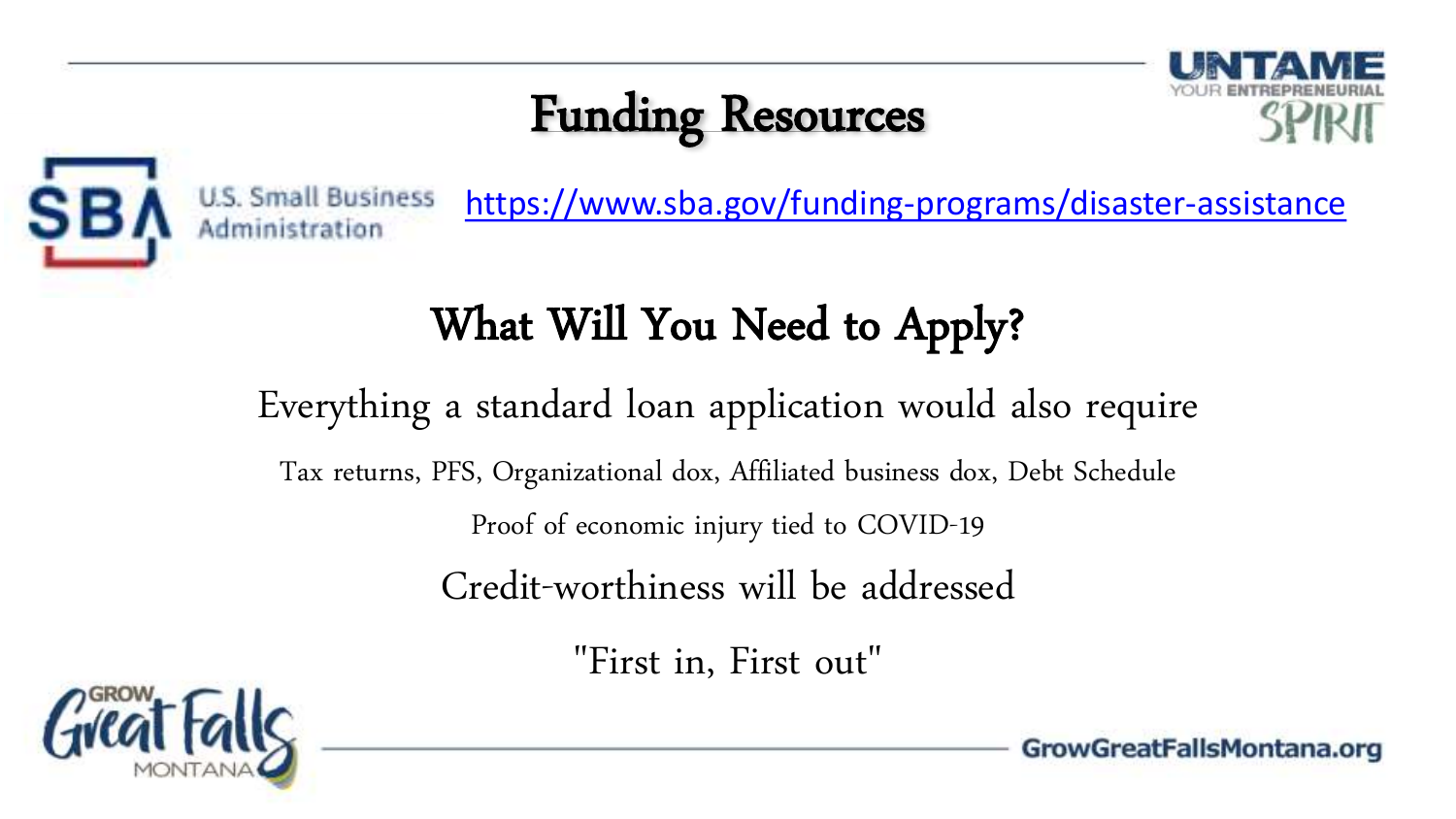



<https://www.sba.gov/funding-programs/disaster-assistance>

### Timeframe?

Once application is deemed 100% complete

2-4 weeks to determination (approved or disapproved)

3-4 months to fund \*\*\*IF APPROVED\*\*\*

IMPORTANT: Banks can categorize internal, immediate Working Capital loans as 'bridge'

loans now and be paid off when Disaster Assistance loan is funded.

Banks are being told, "please do so."

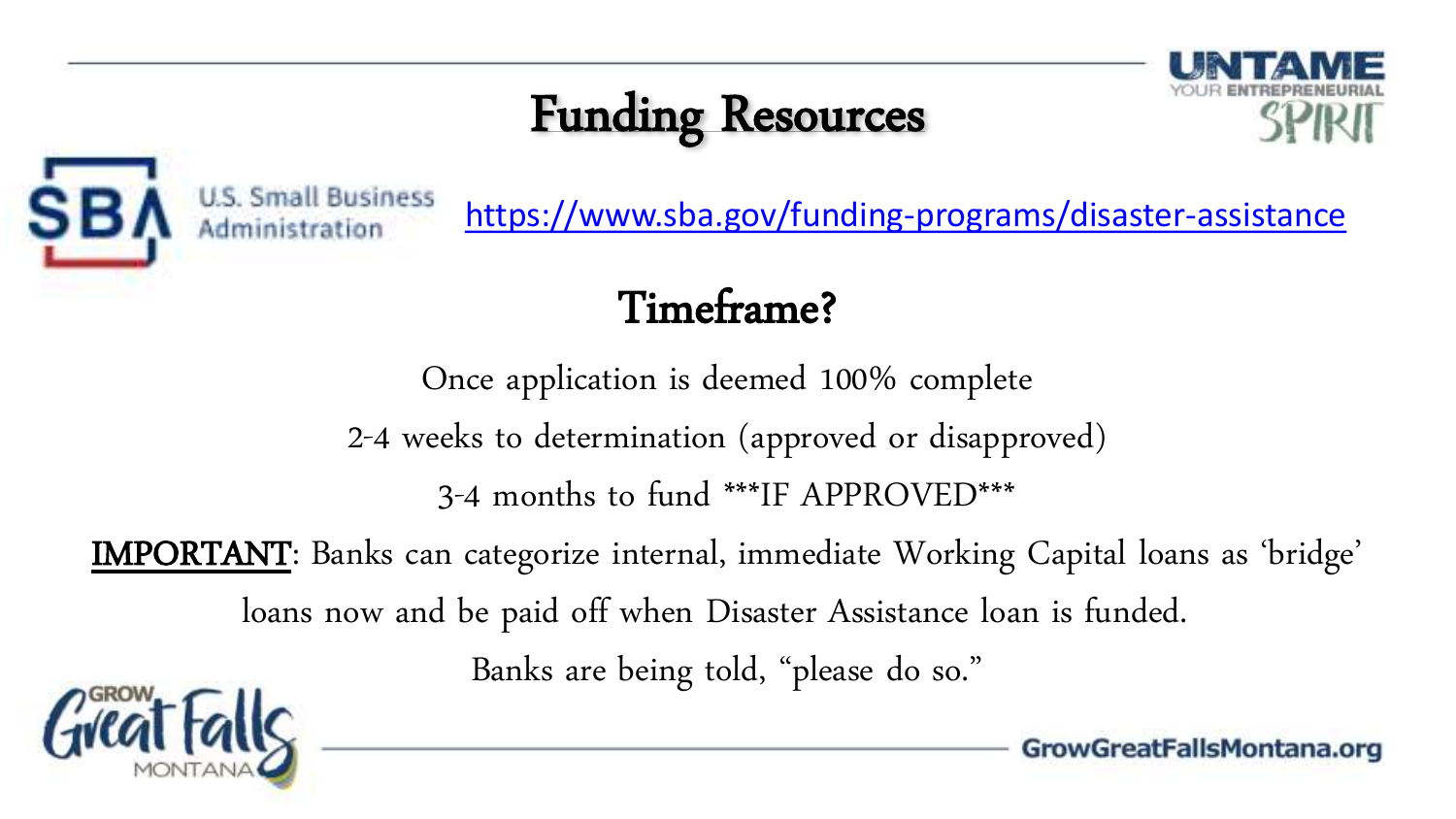

CyberSecurity – Scam Alert

### John Sileo – CyberSecurity Expert



<https://www.youtube.com/watch?v=FK9Nk7WqFLU&feature=youtu.be>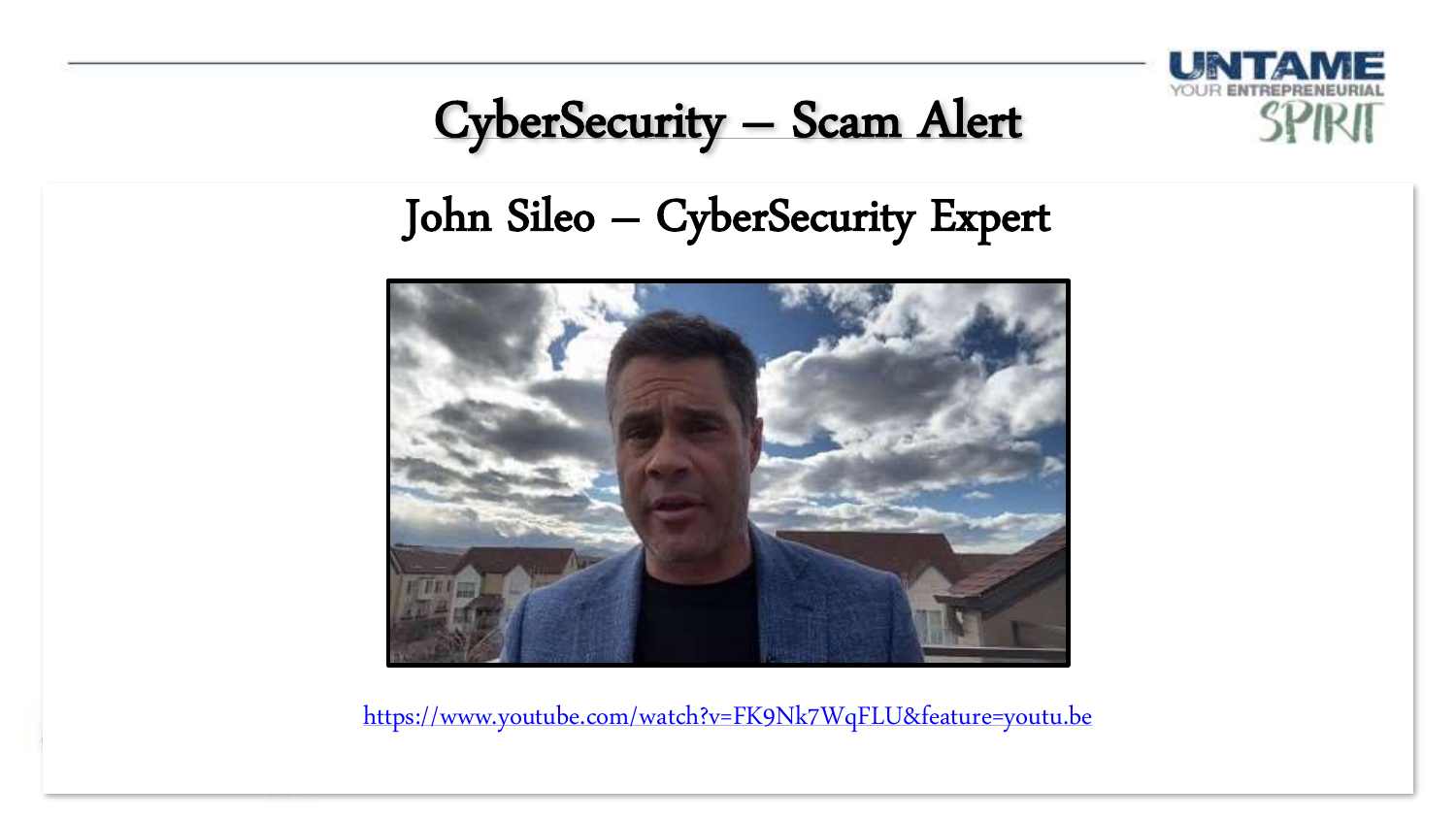### Resources Available



GFDA's Business Crisis Toolkit: <https://files.constantcontact.com/3e765937001/73de8eee-c62e-47f6-a1ad-e1825de86b0c.pdf>

U.S. Small Business Administration: <https://www.sba.gov/>

America's SBDC: <https://americassbdc.org/coronavirus-information/>

MT Small Business Development Center Network: <https://sbdc.mt.gov/>

MT Department of Labor & Industry: <http://dli.mt.gov/employer-covid-19>

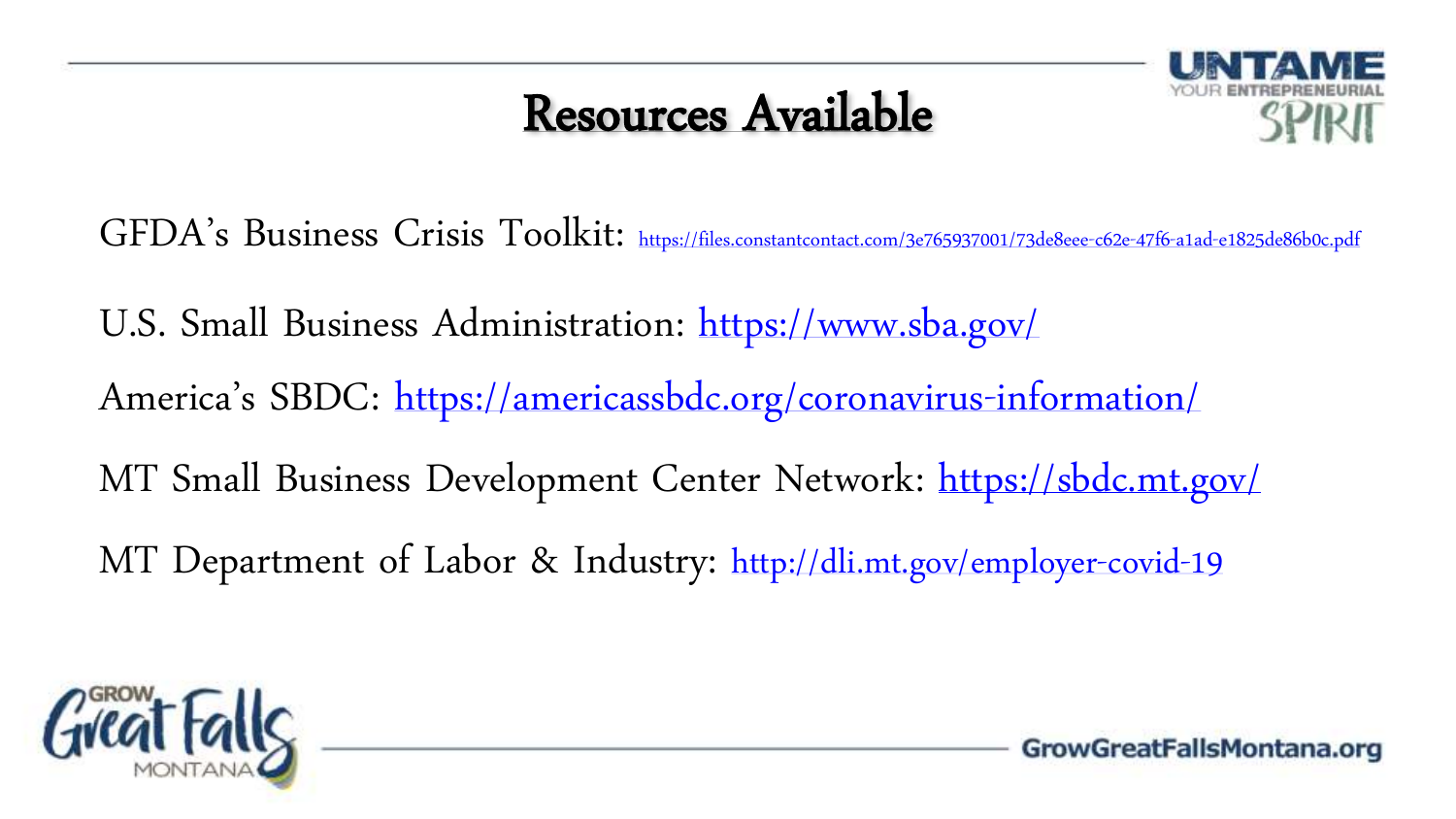

## The Last Word

### Contact Trusted Advisors

Banker

Accountant

Insurance

Lawyers

Business Advisors







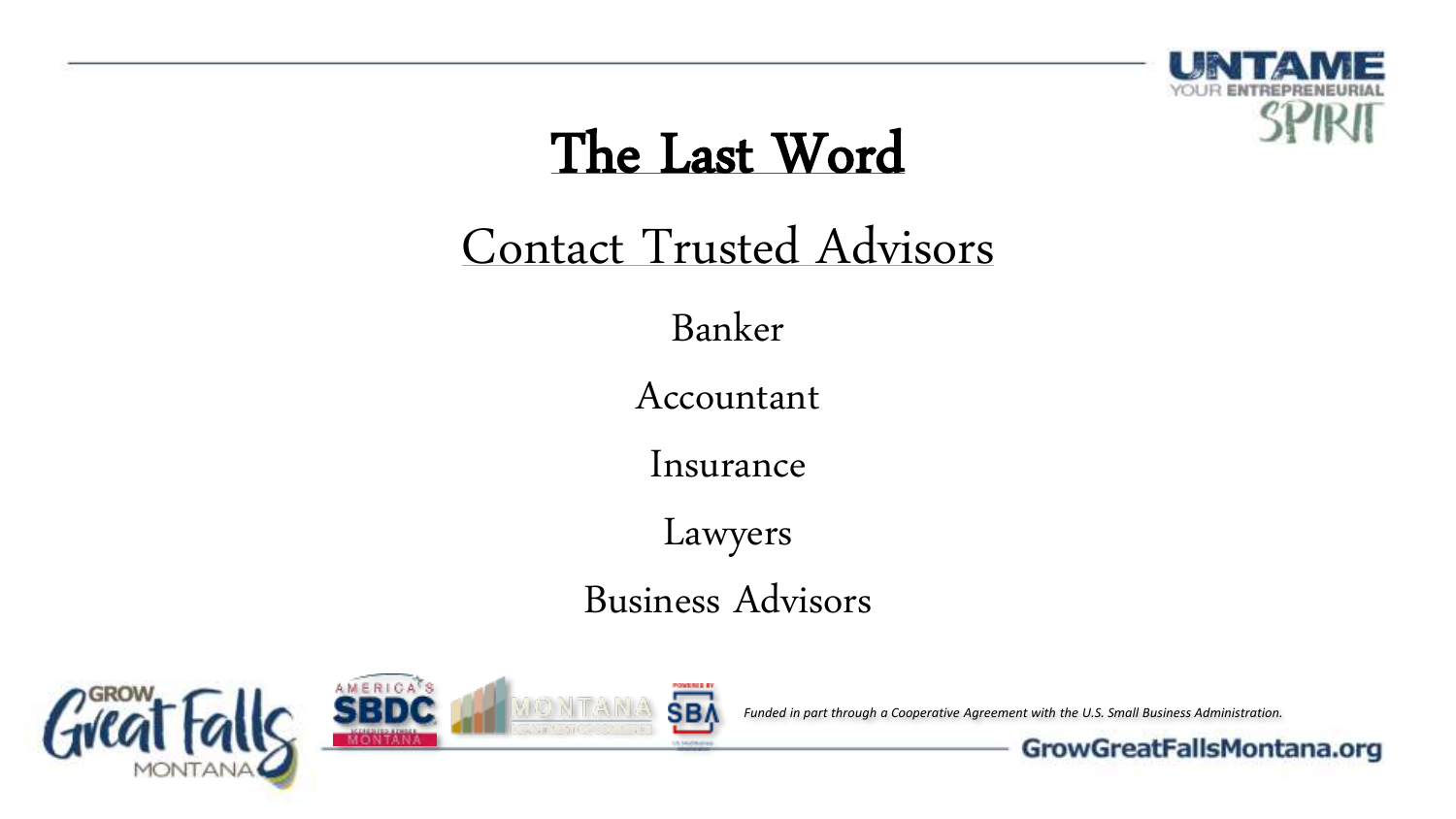# The Last Word



#### **Rich Gannon**

SBDC Rural Business Advisor Call (406) 836-2078

UCannons@CoyeCroatSalls.com<br>Nich is on the front lines of our business coaching and training services to existing businesses and startup entrepreneurs in Cascade, Fergus, Glacier, Judith Basin, Pondera, Teton, and Todie counties. Connect with my securities of





**Tyler Menzales** Content Marketing Director/SBDC Business Achitect Call Jacks 590-3539 TManzako@CrowCrootPals.nici Tyler oversees GFDA's content marketing efforts. He also counsels imal/business owners to innovate their digital preservoe and marketing efforts.





Jason Nitschke, MA, EDFP

Vice President/limall Business Development Center Regional Director Call (406) 750-0314 PútschleißGrowDmatFalls.org

Small business and antrepreneurial development are important to the CFCA, 34son leads our fausiness coaching team helping entrepreneurs start and grow.



Food & An Development Center Director Cell (400-760-3265) Sametill CrowCreat Falls are

Barrett leads our efforts to grow and diversify food, ag and bioprocessing across the region. He also supports efforts to increase and diversify agricultural production in the Golden Triangle.

Littlen Sunwall, CPP Vice Directions Business Strategy CHI NOD TRIVIDES **SumishbCrowCreatWitch** 

Lillian learn our Direcurement terminical Assistance Center Nelsing businesses with government contracting. She leads our brownfield. assessment and cleanup efforts, and also staffs the Creek Fails Agnitecty Dark.

Convect with me in Linkedin?

**Shannon Clancy** Covennant Contracting Advisor Cell (400) 590-TBI4 SClaricy@GrowCreatFalls.cro Shannon spits her duties between our Procurement Technical

Assistance Center (PTAC), helping businesses with government contracting and our business development team handling our various. company and contact databases.



UINTAME

YOUR ENTREPRE



## <https://sbdc.mt.gov/>

Billings Center: 406.254.6014 Bozeman Center: 406.994.5885 Butte Center: 406.533.6780 Great Falls Center: 406.750.0314 Havre Center: 406.399.1557 Helena Center: 406.447.6376 Kalispell Center: 406.756.3836 Miles City Center: 406.874.6168 Missoula Center: 406.243.4770 Wolf Point Center: 406.653.2590







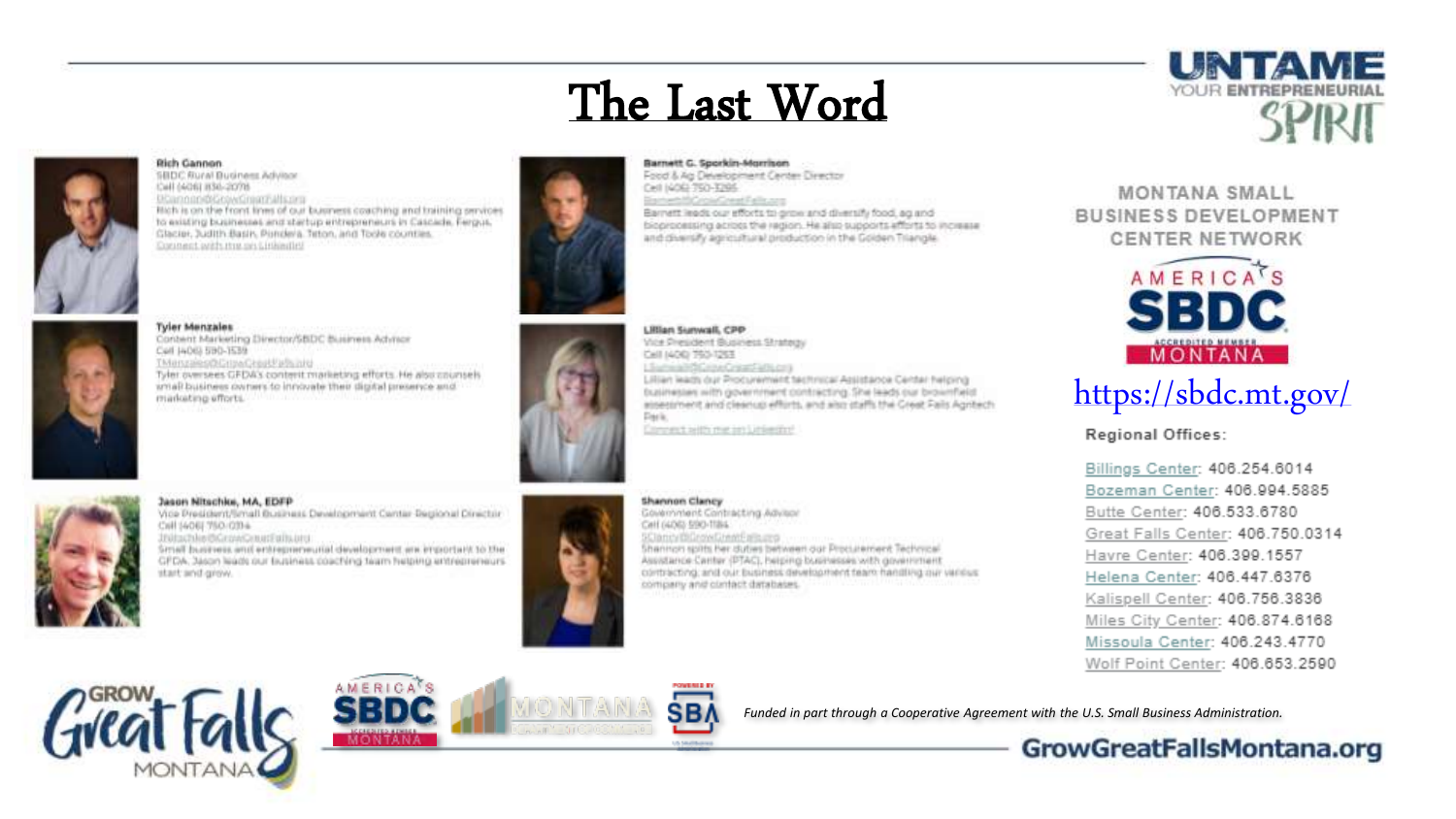## Stay Connected



<https://growgreatfallsmontana.org/top-10-sign-up/> <https://growgreatfallsmontana.org/newsblog/> [www.linkedin.com/company/great-falls-development-authority](http://www.linkedin.com/company/great-falls-development-authority) <https://twitter.com/gfda> [www.facebook.com/GreatFallsDevelopmentAuthority](http://www.facebook.com/GreatFallsDevelopmentAuthority)

[www.instagram.com/greatfallsdevelopmentauthority](http://www.instagram.com/greatfallsdevelopmentauthority)

\$B≬